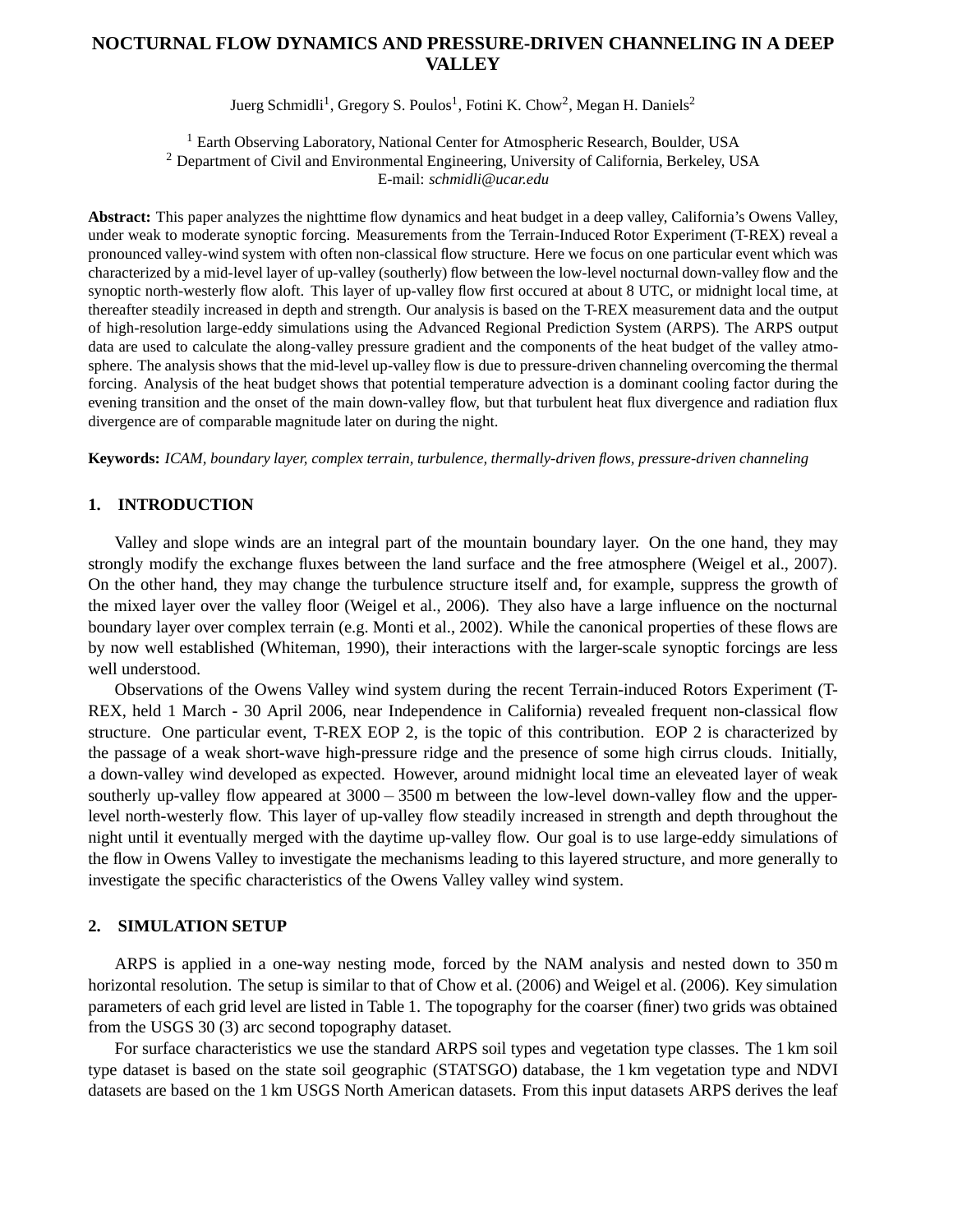**Table 1:** Simulation parameters for the four grids.

| (nx, ny, nz)   | $\Delta h$         | $\Delta z_{\rm min}/\Delta z_{\rm avg}$ | $\Delta t/\Delta \tau$ |
|----------------|--------------------|-----------------------------------------|------------------------|
| (135, 135, 53) | 9 km               | 50/500 m                                | 10/10 s                |
| (135, 135, 53) | 3 km               | 50/500 m                                | $2/2$ s                |
| (159, 159, 63) | 1 km               | 40/400 m                                | $1/1$ s                |
| (159, 159, 71) | $350 \,\mathrm{m}$ | 30/350 m                                | 1/0.2 s                |

area index (LAI), surface roughness  $(z_0)$ , and the vegetation fraction used by the land-surface soil-vegetation model.

Initial and boundary conditions required to drive the 9 km run were derived from NAM analyses obtained through NOMADS. Simulations were carried out for 42 hours beginning at 12 UTC on 29 March. Output was stored at hourly intervals and used to force the subsequent nested grid simulations.

The coarse-resolution (14 km) surface data from NAM was found to be inadequate for our simulations (for instance, there was snow down in Owens Valley in the analysis, although the observed snowline was somewhere between 2500 and 3000 m). Therefore we initialized the simulations as follows: Soil temperature for all grids was set equal to the near-surface temperature, soil moisture was set to a constant soil saturation rate of 20%, and the snow cover was set to zero.

For the physical parameterizations standard ARPS options were used (Xue et al., 2001): a 1.5-order TKE turbulence closure model to represent turbulent mixing (Deardorff, 1980), stability and roughness-length dependent surface fluxes (Businger et al., 1971; Byun, 1990), a force-restore two-layer soil-vegetation model based on Noilhan and Planton (1989), and a sophisticated radiation package developed at NASA/Goddard Space Flight Center.



**Figure 1:** Time-height plot of wind direction (barbs), wind velocity (color) and potential temperature (contour lines) at the MISS Manzanar site for the wind profiler (a, left panel) and the model simulation (b, right panel).

#### **3. FLOW STRUCTURE AND MODEL EVALUATION**

From the wind profiler the following picture of the flow structure and evolution in Owens Valley can be deduced. During most of the day of the 29th the winds in the valley are weak (2-4 m/s, not shown). During the nighttime a persistent downvalley flow develops at the Manzanar site (as shown in Fig 1a). The speed of the flow is typically about 4 m/s, with a peak strength of 8-10 m/s around 6 UTC. The depth of the downvalley flow layer is reduced from more than 1 km during the early night hours to less than a few hundred meters by sunrise.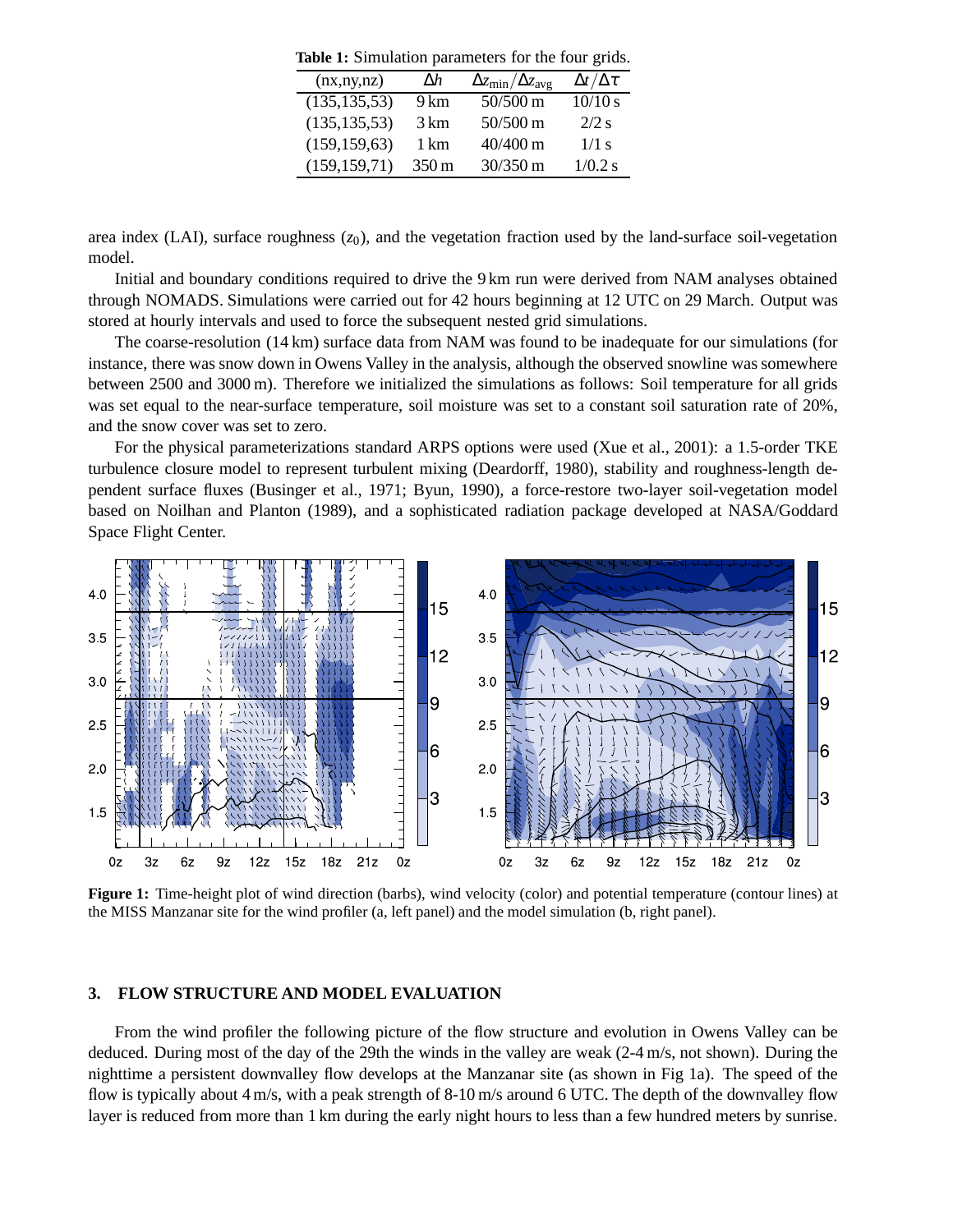Starting as early as 9 UTC a layer of southerly up-valley flow develops at higher elevations within the valley atmosphere (around 3000 m MSL), and increases in depth and strength throughout the night. Above ridge level the wind increases in strength and turns to westerly.

Our simulations with ARPS are able to reproduce the main observed features. Figure 1 shows a comparison of the observed and simulated evolution of the valley flow at the Manzanar site during the night and the following day (until 4 pm PST). The three-layer structure with the downward propagation of the southerly flow layer is clearly reproduced. While the strength of the southerly flow is captured very well, the strength of the katabatic downvalley flow is somewhat overestimated by the model and its depth is slightly underestimated.

#### **4. VALLEY-FLOW DYNAMICS**

What is causing the layered structure? Our hypothesis is that the layering is the result of pressure-driven channeling interacting with local thermal forcing. Pressure-driven channeling refers to a valley wind forced by the component of the geostrophic pressure gradient along the valley's axis (Fiedler, 1983; Whiteman and Doran, 1993). In order to test this hypothesis a simulation with no radiation and no surface heat fluxes (NORAD) was carried out. Fig. 2 compares the result from NORAD with the reference simulation (REF). While the flow for NORAD and REF is very similar above about 2.5 km, there is no down-valley jet in the NORAD simulation. This experiment clearly demonstrates that the mid-level up-valley flow is due to large-scale forcing, while the low-level down-valley flow is the result of local thermal forcing.



**Figure 2:** Along-valley wind component and potential temperature in a east-west valley cross section near Independence at 14 UTC (6 am local time) for REF (a, left panel) and NORAD (b, right panel).

The driving force for the along-valley wind is the horizontal along-valley pressure gradient. How is this pressure gradient related to the thermal forcing? Assuming that the flow is quasi-hydrostatic, the pressure gradient at an arbitrary level

$$
\frac{1}{\rho_0} \frac{\partial p}{\partial x} = \frac{1}{\rho_0} \frac{\partial p_{\text{ref}}}{\partial x} + \frac{gh}{\theta_0} \frac{\partial \overline{\theta}}{\partial x}
$$
(1)

is given by the sum of the pressure gradient at some reference level and the horizontal gradient of the vertically integrated potential temperature deficit between the two levels (e.g. Mahrt, 1982). Fig. 3, which depicts the along-valley variation of pressure in the low- and mid-level flow layer, confirms that the valley flow is quasihydrostatic (good agreement between the solid and dashed curve). Furthermore it can be seen that the mid-level pressure gradient increases in strength between 8 and 14 UTC while the low-level pressure gradient decreases